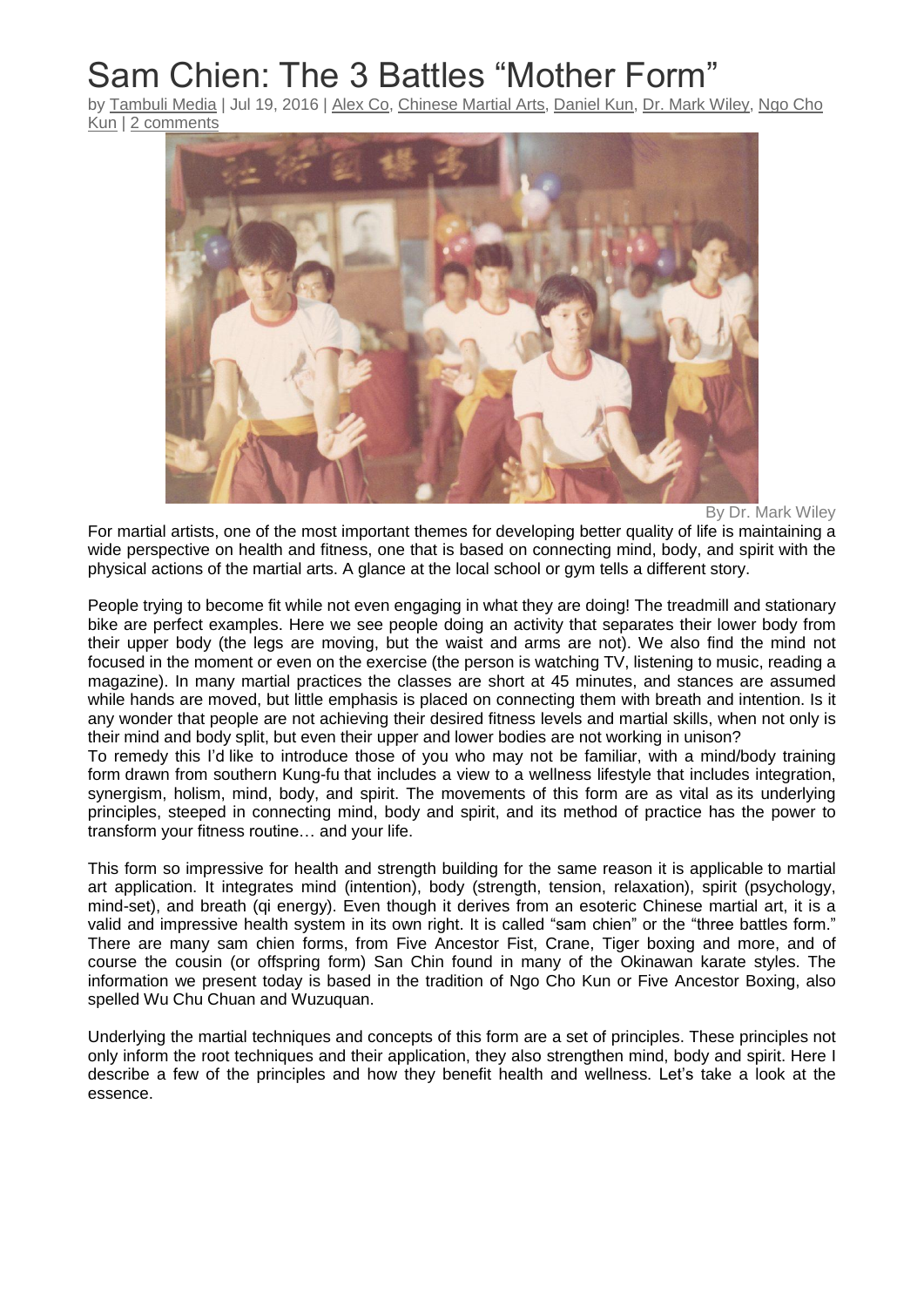

## **4 Essential Movement Concepts**

Sam Chien is known as the "Mother Form" because it contains the main movement concepts that inform how every movement in the art is done. The practitoner is always aware of his "center line" and aims to move his waist from side to side along its axis as well as move his hands and arms within the following four concepts: *pu*(float), *tim* (sink), *tun* (swallow), and *toh* (spit out).

**Pu (Float).** Float is a metaphor for all motions and techniques that rise or cause your opponent to be lifted ("floated") off his balance. When the opponent's balance is destroyed, he will be in an awkward position, becoming "light as a feather blown by the wind," thus making him easier to defeat. By taking advantage of your opponent's attacking momentum, you can move with his force, borrow his strength, and combine with it your blocks and holds. You can then effectively uproot or "float" your opponent to throw him, or to simply knock him down.

**Tim (Sink).** Sink is a metaphor for all motions and techniques that pull down or cause your opponent to be lowered ("sunk") off his balance. Such motions include the pressing hand, heavy hand, locks, throws and downward strikes. When you sink your hand into an opponent's attacking hand or arm, your opponent will find himself unable either to lift his hand or to pull it back, thus finding it difficult to counter. Thus, by sinking, you can easily immobilize or trap your opponent's arms. This sinking strategy is the hardest of the art's four concepts to actualize. Only through proper training of qi kun and sam chien can proper sinking energy be developed. It is this sinking energy which makes ngo cho kun famous for its "heavy hand."

**Tun (Swallow).** Swallow is a metaphor for all motions and techniques that pull forward or cause your opponent or his techniques to be quided forward ("swallowed") and taken off his balance. To swallow simply means to retract the hand or to contract your extremities. By using such techniques as *kim* (grab), *kou* (hook), and combining them with hip rotation, you can swallow or neutralize an opponent's attack. This will cause him not only to miss his target, but to lose his balance, after which you can counter attack swiftly with a toh (spit out) striking or pushing technique.

**Toh (Spit Out).** Spit Out is a metaphor for all motions and techniques that thrust forward or cause your opponent to be thrust away ("spit out") after being taken off balance. To "spit out" is to strike out or extend your hand or foot to strike your opponent. After using a feint to confuse your opponent, you lash out with your intended strike amidst his confusion. By using the tactic of combining feints with strikes you can successfully overcome an opponent. In spitting, your hand is likened to "an arrow ready to shoot from a bow: swift and poised."

The four movement concepts are used conjointly, like combining "swallow" with "sinking" in your block and grab in an effort to "float" an opponent. Or you can combine "spit out" with "sinking" to attack your opponent, immobilizing his hand or depressing your attack hand with "sinking" energy, thus making your opponent unable to thwart your technique. The physical understanding and applications of the four movement concepts are trained in the *qi kun* (commencement fist), which is the set that opens every fist form.

This set is trained and developed through a series of "structure tests," wherein practitioners train their root and ability to internalize and apply the four essential concepts of pu, tim, tun, toh. These structure tests now involve two people working together as partner, not adversaries, wherein the mind, body and spirit of both must connect and move as one.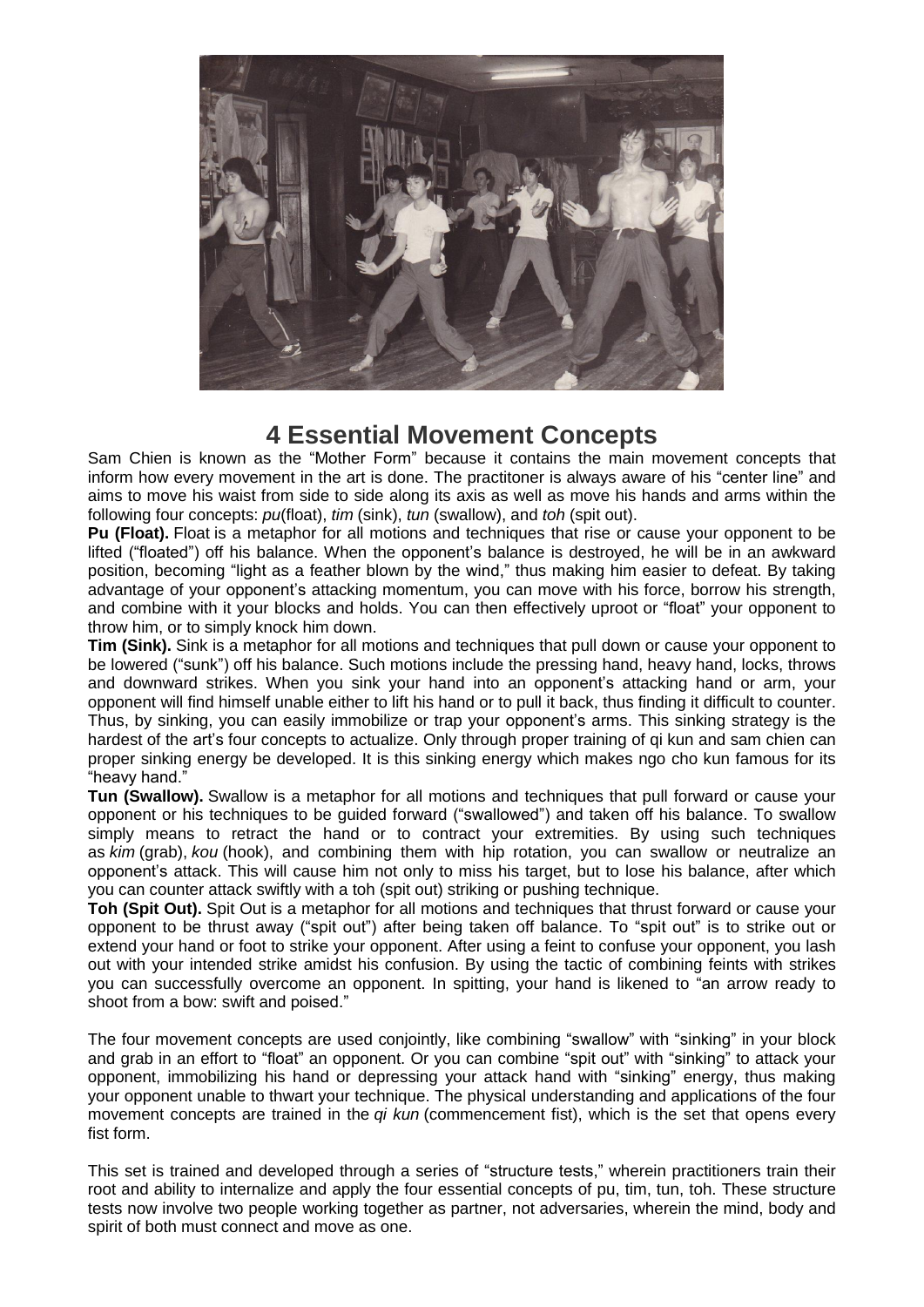

### **Points for Proper Practice**

**Maintain Steady Vision.** While performing any physical activity, look sharply and focus your eyesight so that you can see clearly either up close or far away. Look with eyes like an eagle, that take in everything yet focus only on what they need. For fitness training, and in all aspects of life where concentration and focus is essential, maintaining a steady vision, a strong gaze full of intention maximizes effort and insight… and results!

**Maintain a Calm Spirit.** Remaining relaxed and focused while training will prevent you from feeling nervous, loosing confidence, and giving up. Combining breath, posture and intention in movement allows you to remain calm and not panic or feel at a loss, when the training is difficult and you need that extra push to go the extra mile or lift another set. Remaining calm or spiritually "centered" is the hallmark of even the most basic of spiritual practices. But rather than sitting in meditation, if you coordinate breath and thought and movement, your fitness routine becomes a moving meditation.

**Alternate Strength with Relaxation.** Use strength to move the weight. Use suppleness to release it. Strength training alternates between "hard" and "soft" motions, or tension followed by relaxation. This allows time to strengthen the tendons (which relate to the liver), the muscles (which relate to the spleen), the blood (which relates to the heart), and the breath (which relates to the lungs).

**Prepare by Being Well-trained.** Finding the right personal trainer, and doing the correct exercises in the correct manner, will make you well-trained. You must commit to the training as part of your new lifestyle. And with proper training comes proper body development and good health. This prepares you for life's challenges and increases immunity when health is compromised.

The mind-body part of being well-trained is essential. In a basic sense, this is the idea of being "in the moment." That is, neither being ahead of yourself nor beneath the wheel of life. Proper training of health maintenance practices will prepare you for even the worst of conditions. Where merely lifting weight makes you strong, a mind-body approach prepares you spiritually, mentally, physically and energetically through its holistic integration within each effort.

**Don't Neglect Your Training.** The idea here is to make a conscious decision to take charge of your health and wellness. And the best way to do that is to create a ritual, a daily routine that includes diet, exercise and mental and spiritual practices. The daily training of this form is such a ritual that is at once healthful for the spirit, the energy, the muscles, the tendons, the breath and the mind. You must carry out your healthy lifestyle rituals everyday, regardless. If not, you may "fall off the wagon" and find it harder to get back on track again.

### **Demonstrations of Sam Chien**

Below are two videos of the Sam Chien mother form. The first is performed by the late Grandmaster Alexander Lim Co of the Beng Kiam line of Ngo Cho Kun. The second is performed by sifu Daniel Kun of Kong Han Line Ngo Cho Kun. They are very similar and different at the same time. Yet both apply the four concepts of Sink, Float, Swallow, Spit and align the movements with breath inhalation and exhalation timing, along with tension and relaxation and focus of mind and intention. Have a look, see how it may compare to a method of Sam Chien or San Chin you practice now… or see how adopting such a form might improve your martial training and mind/body/spirit wellness goals.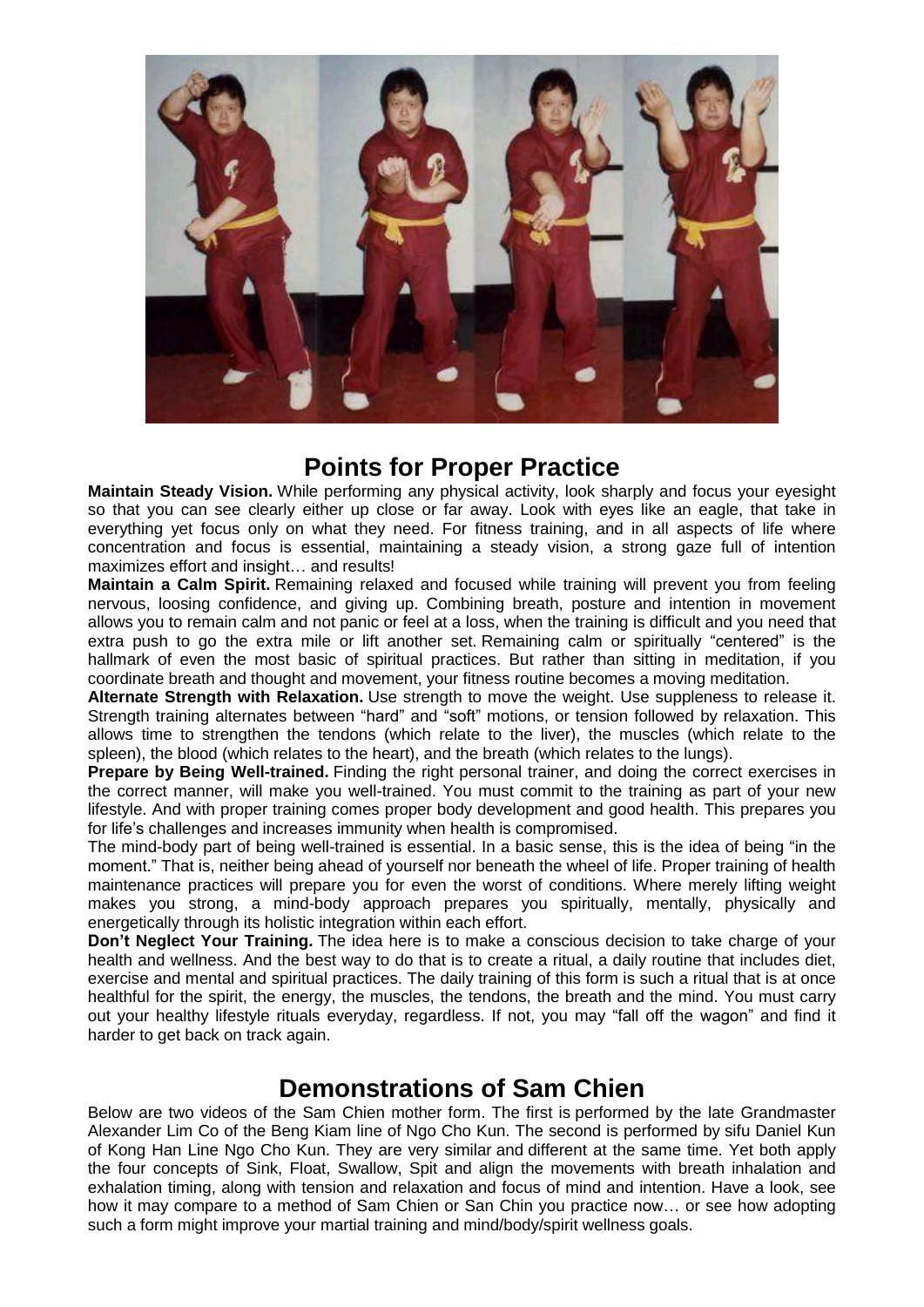## **From Martial Concept to Life Application**

The purpose of this article was to illustrate how something that appears unrelated to health can, in reality, be a strong tool to achieving healthy goals. If we look at the basic concept of this Three Battles form, we can then apply its essence to virtually any task in life. Here's how.

The basic ideas of this Ngo Cho-training form is integrating mind/body/spirit by synergistically coordinating breath with intention with movement during the course of a single physical activity. If we apply this to lifting weight, here's what we get.

- 1. As long as you keep your mind focused on your intention of isolating specific muscles when lifting a weight—rather than focusing on the struggle–your mind and movement will be integrated. Put the mind IN the body, not outside of it.
- 2. If your breath is timed with your movements, inhaling while releasing the weight-lift and exhaling while lifting or pressing the weights, then intrinsic energy will develop body strength. Coordinating breath and action creates a connection that increases results.
- 3. If you "sink" your weight while lifting/pressing the weights by lowering your center of gravity, you will be on balance, avoid injury and strengthen the tendons and muscles. This seems obvious, but many people do curls with only their upper body. If you lower your center, when the weights are raised their weight will push through your body into the ground, and the ground will send that energy back to your arms. You will need step 1 (mind in the body), to notice this, but when you do your progress will soar!
- 4. If all of this (tension, relaxation, breathing, moving, and intention) is done continuously for a period of time, then it becomes a spiritual practice, a type of "moving meditation" that centers, integrates and develops mind, body and spirit.

I wish you much luck in finding innumerable ways in your activities of daily living where you can apply these martial concepts and reach toward optimal health and martial goals. The Sam Chien form, aside from developing strong martial techniques, is a mind-body fitness approach that turns routine into results.